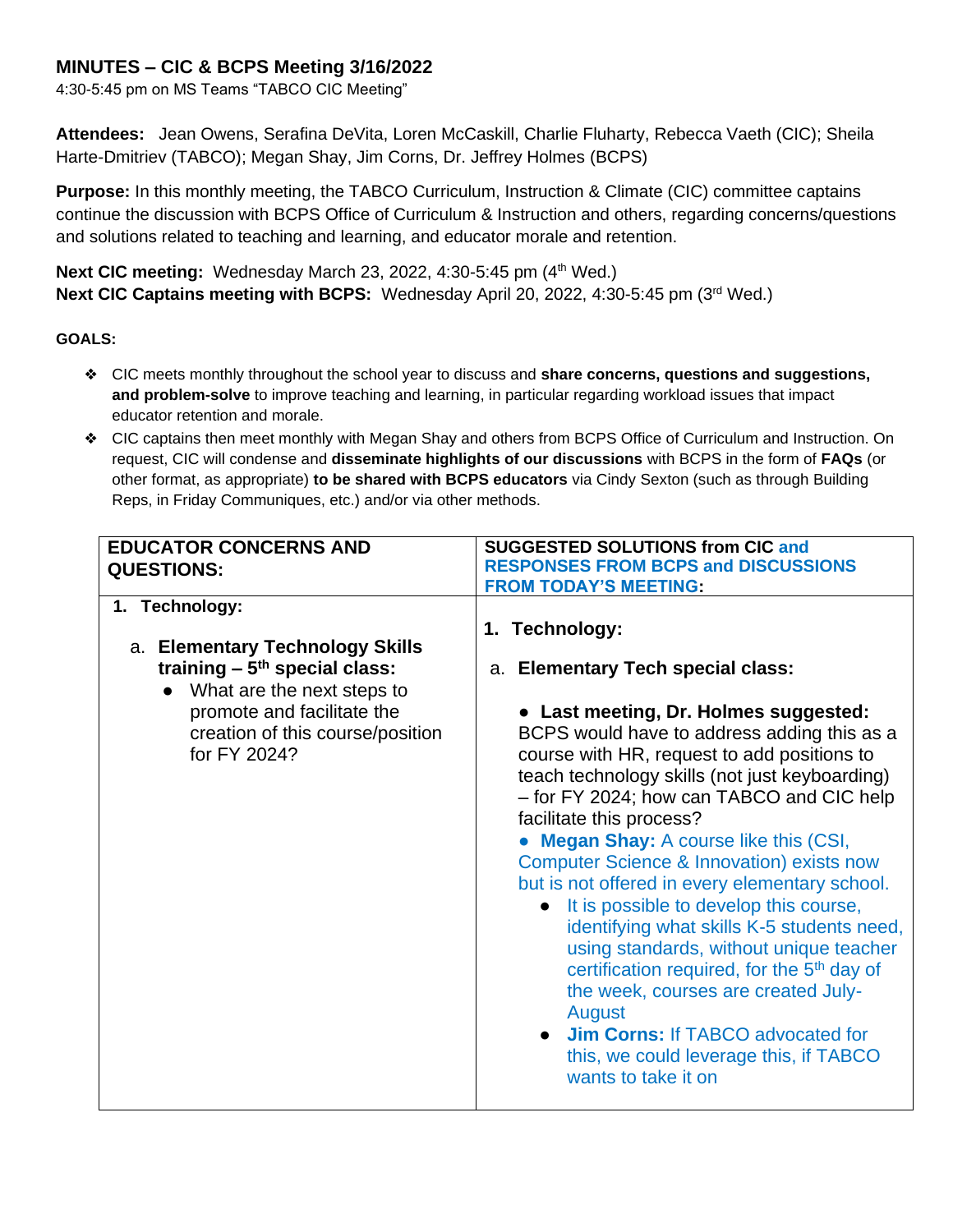| <b>EDUCATOR CONCERNS AND</b><br><b>QUESTIONS:</b>                                                                                                                                                                                                                                                                                                                                                                                                                                            | <b>SUGGESTED SOLUTIONS from CIC and</b><br><b>RESPONSES FROM BCPS and DISCUSSIONS</b><br><b>FROM TODAY'S MEETING:</b>                                                                                                                                                                                                                                                                                                                                                                                                                                                   |
|----------------------------------------------------------------------------------------------------------------------------------------------------------------------------------------------------------------------------------------------------------------------------------------------------------------------------------------------------------------------------------------------------------------------------------------------------------------------------------------------|-------------------------------------------------------------------------------------------------------------------------------------------------------------------------------------------------------------------------------------------------------------------------------------------------------------------------------------------------------------------------------------------------------------------------------------------------------------------------------------------------------------------------------------------------------------------------|
| b. Rollout of new flat panels: Can<br>BCPS clarify the timeline?                                                                                                                                                                                                                                                                                                                                                                                                                             | b. Roll out of new flat panels:<br>prioritization list will be shared soon,<br>some schools in each zone (equitable<br>distribution), to see where your school<br>is in the priority list (start with 40<br>schools then moving to 130)<br>scheduled to take one calendar year,<br>$\bullet$<br>by the end of next year, every<br>instructional space (not each teacher)<br>should have one (~7,000 countywide),<br>old projection equipment will be<br>$\bullet$<br>removed<br>every $\sim$ 6 years they will be<br>$\bullet$<br>refreshed/replaced (this is the goal) |
| c. Old Promethean boards:<br><b>Repairs?</b><br>$\bullet$<br>How to walk around and use<br>it?                                                                                                                                                                                                                                                                                                                                                                                               | c. Old Promethean boards:<br><b>Repairs:</b> unfortunately parts are no<br>longer made<br><b>Easy hack: ask principal to</b><br>purchase a keyboard with track<br>pad/touch pad (~\$27 on Amazon), to<br>be able to walk around the classroom<br>and use the Promethean                                                                                                                                                                                                                                                                                                 |
| d. Removal of old, mounted TVs in<br>classrooms?                                                                                                                                                                                                                                                                                                                                                                                                                                             | d. Removal of old Classroom TVs:<br>this is a Facilities issue: put in a<br>request to have them removed, a T-<br>Req or (transfer requisition);<br>have to pay to dispose of TVs now                                                                                                                                                                                                                                                                                                                                                                                   |
| 2. Substitute Crisis Follow-up:<br>Any updates to share since Dr.<br><b>Holmes emailed Mr. McCall?</b><br>Thank you for reaching out to him<br>for clarification on the onboarding<br>process and why it takes so long<br>(weeks or months)<br><b>Dr. Holmes shared Homer</b><br>$\bullet$<br><b>McCall's email after today's</b><br>meeting (didn't realize it was not<br>replied to all originally, not yet<br>shared with CIC until today); that<br>email response is shared to the right | 2. Substitute Crisis:<br>• CIC advocates strongly to improve and<br>streamline the application and hiring process<br>for substitutes, as soon as possible<br><b>Shorten applicant processing time</b><br>If an educator's fingerprints are already<br>$\bullet$<br>in the system (and on file with the MD<br>State Police), re-fingerprinting shouldn't<br>be necessary – they are still the same<br>Can BCPS eliminate the fee for<br>applicants' fingerprinting?<br>End hourly pay for subs (this makes<br>the job significantly less attractive/                     |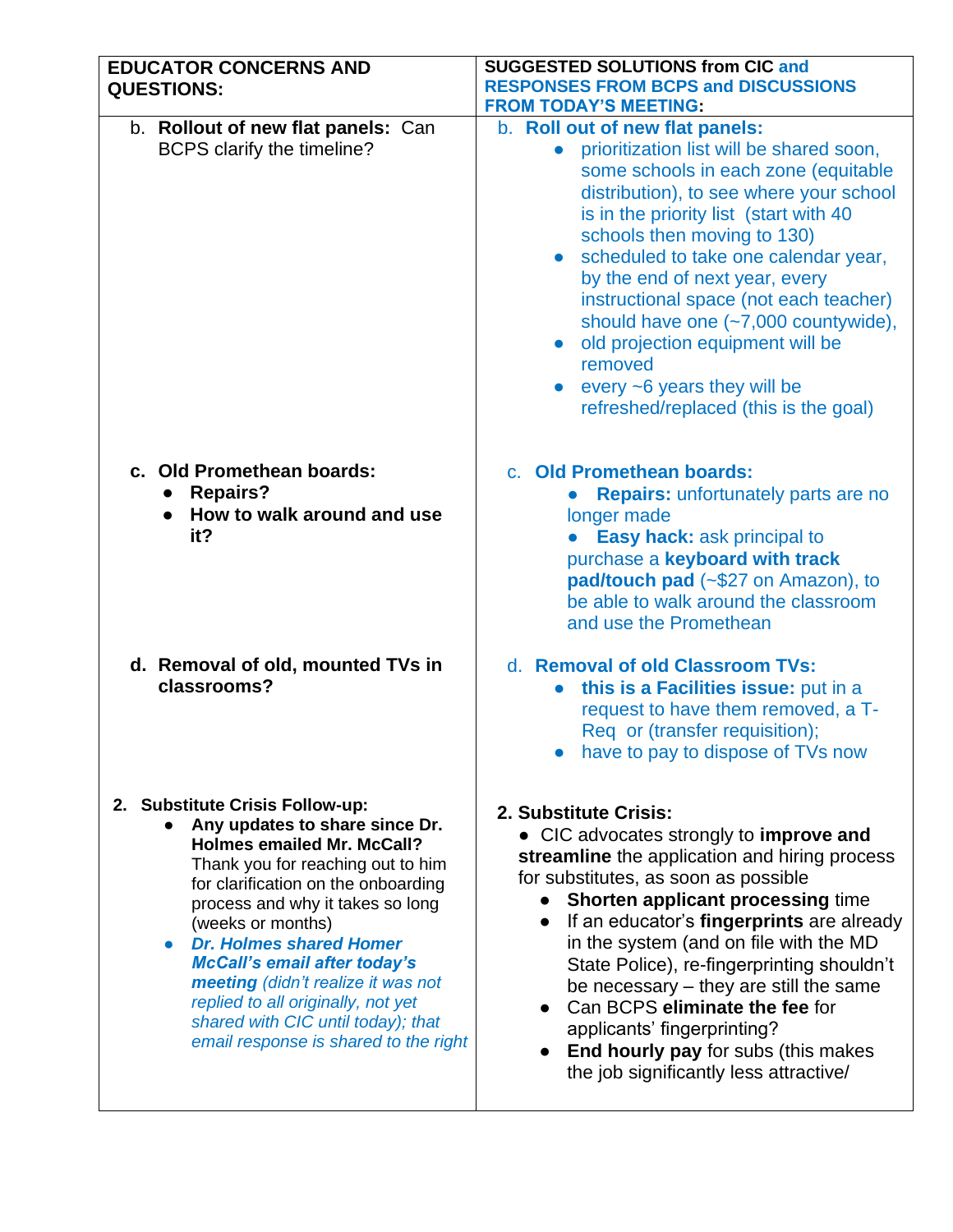| <b>EDUCATOR CONCERNS AND</b> | <b>SUGGESTED SOLUTIONS from CIC and</b>                                                               |
|------------------------------|-------------------------------------------------------------------------------------------------------|
| <b>QUESTIONS:</b>            | <b>RESPONSES FROM BCPS and DISCUSSIONS</b>                                                            |
|                              | <b>FROM TODAY'S MEETING:</b>                                                                          |
|                              | desirable) and go back to paying subs                                                                 |
|                              | for half- and full-days                                                                               |
|                              | <b>Megan Shay: will ask Payroll if the switch</b><br>to hourly is temporary, can they switch it       |
|                              | back                                                                                                  |
|                              | <b>Dr. Holmes emailed Homer McCall,</b><br>$\bullet$                                                  |
|                              | Director of BCPS Office of Staffing, and his                                                          |
|                              | responses to Dr. Holmes questions are                                                                 |
|                              | included below in green, in their entirety:                                                           |
|                              |                                                                                                       |
|                              | 1. How can the on-boarding be streamlined so that we                                                  |
|                              | don't lose candidates?                                                                                |
|                              | Specifically retirees Retirees can certainly reach out<br>а.                                          |
|                              | to the office of temporary services via phone or<br>email at oftempservices@bcps.org when they retire |
|                              | with any questions about the process. Generally,                                                      |
|                              | when we are in receipt of a call or email, we begin                                                   |
|                              | the hiring process the same day.                                                                      |
|                              | b. Finger printing                                                                                    |
|                              | c. Making an appointment for printing                                                                 |
|                              | (i.e. a teacher didn't have cash or                                                                   |
|                              | check but was allegedly told to make                                                                  |
|                              | a new appointment rather than you                                                                     |
|                              | have time to go to the ATM or have                                                                    |
|                              | a friend bring the                                                                                    |
|                              | payment.) Information about the                                                                       |
|                              | appointment and acceptable                                                                            |
|                              | payments options are provided to                                                                      |
|                              | each candidate prior to the                                                                           |
|                              | appointment, along with                                                                               |
|                              | information about scheduling an                                                                       |
|                              | appointment. Only retired                                                                             |
|                              | teachers that have not been paid                                                                      |
|                              | for 365 days OR were                                                                                  |
|                              | grandfathered into the fingerprint                                                                    |
|                              | system are required to be printed;                                                                    |
|                              | teachers with valid prints that                                                                       |
|                              | return within the 365-day window                                                                      |
|                              | are not asked to be                                                                                   |
|                              | printed. Generally, the everify and                                                                   |
|                              | fingerprinting tasks are launched                                                                     |
|                              | within 48-hours of receipt of the                                                                     |
|                              | accepted and signed offer letter;                                                                     |
|                              | candidates schedule based on their                                                                    |
|                              | availability.                                                                                         |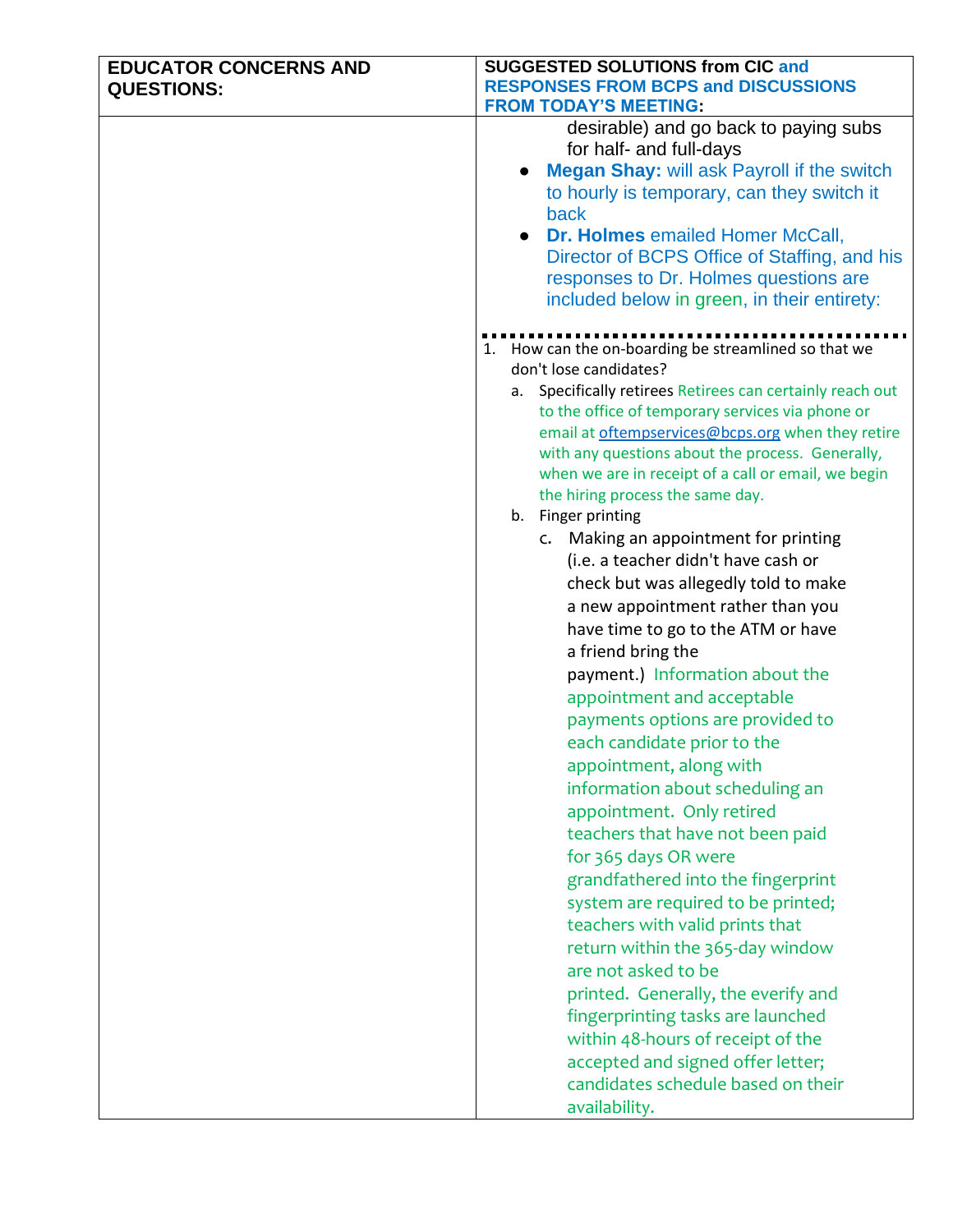| <b>EDUCATOR CONCERNS AND</b> | <b>SUGGESTED SOLUTIONS from CIC and</b>                 |
|------------------------------|---------------------------------------------------------|
| <b>QUESTIONS:</b>            | <b>RESPONSES FROM BCPS and DISCUSSIONS</b>              |
|                              | <b>FROM TODAY'S MEETING:</b>                            |
|                              | To address the specific concern noted -                 |
|                              | The staff in the fingerprinting office                  |
|                              | maintain a schedule of appointments for                 |
|                              | each day; I cannot provide guidance                     |
|                              | regarding what an applicant was told at an              |
|                              | appointment. It has been my experience                  |
|                              | that the staff are flexible and have                    |
|                              | provided an option for candidates to                    |
|                              | return on the same day with out a new                   |
|                              | appointment.                                            |
|                              | Losing candidates to other districts because our<br>2.  |
|                              | on-boarding is so long.                                 |
|                              | Since August 2021, 428 substitutes have been hired      |
|                              | to support both daily and long-term needs; about 40     |
|                              | candidates remain in the hiring process now.            |
|                              | Explanation of the process would be helpful.            |
|                              | The current process is below:                           |
|                              | 1. Application submission and                           |
|                              | review.                                                 |
|                              | 2. Once a candidate is known to                         |
|                              | meet the minimum requirements,                          |
|                              | an offer letter goes out                                |
|                              | electronically using                                    |
|                              | Frontline. Concurrently, an email                       |
|                              | with details about the hiring                           |
|                              | process is provided separately to<br>assist applicants. |
|                              | 3. Candidates ae asked to review                        |
|                              | offer, sign and submit.                                 |
|                              | 4. Upon receipt of accepted offer,                      |
|                              | the candidate is manually                               |
|                              | launched into he SilkRoad system;                       |
|                              | the everify (I-9) and fingerprinting                    |
|                              | information is provided at this                         |
|                              | step.                                                   |
|                              | At the same time, all initial<br>а.                     |
|                              | House Bill 486 forms                                    |
|                              | needed based on applicant                               |
|                              | work history are sent to                                |
|                              | the applicant for                                       |
|                              | completion and                                          |
|                              | submission.<br>5. Candidates are emailed when           |
|                              | eligible to begin                                       |
|                              | working. Eligibility includes                           |
|                              | receipt of signed offer, completion                     |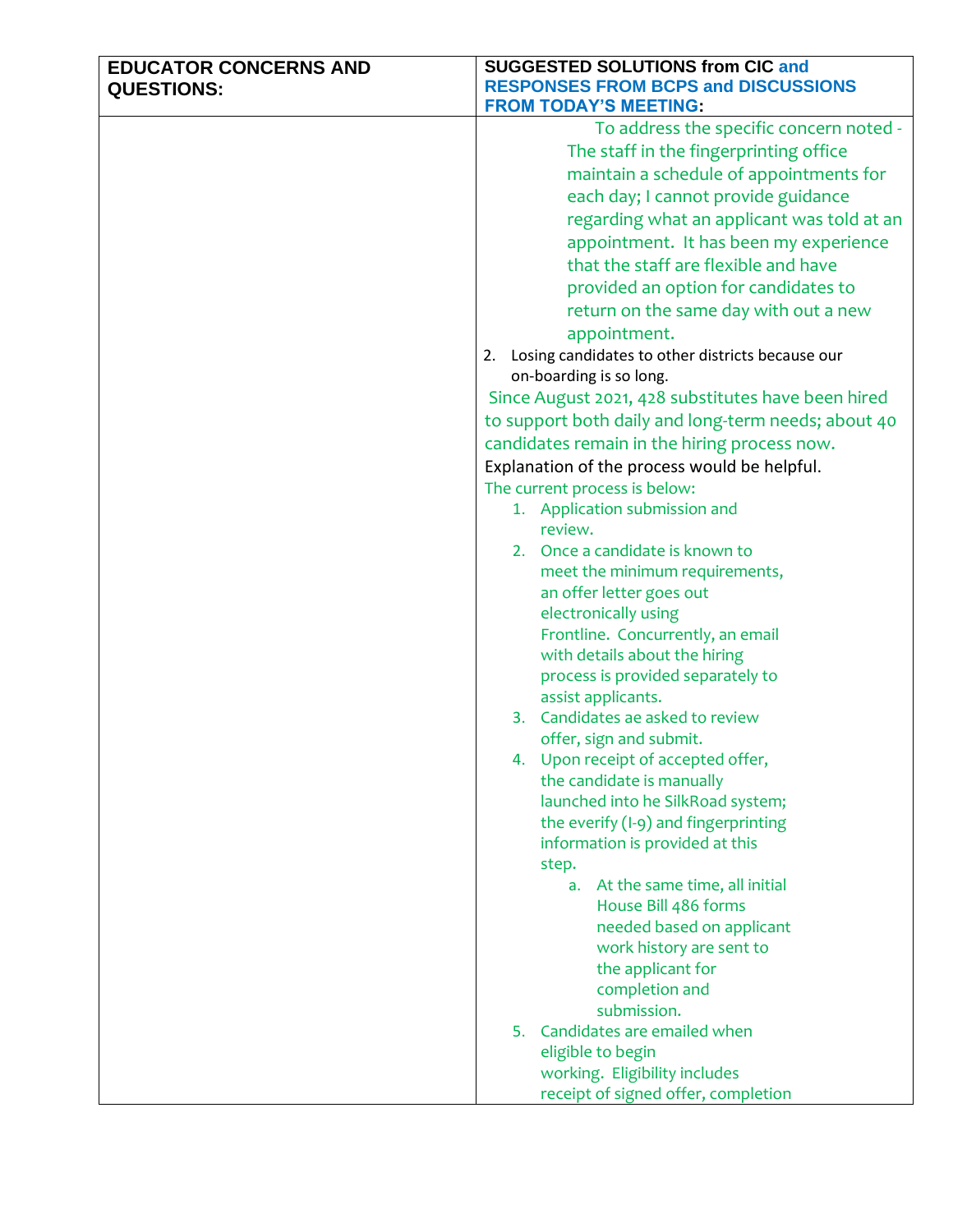| <b>EDUCATOR CONCERNS AND</b><br><b>QUESTIONS:</b>                                                                                                                                                                                                                                                           | <b>SUGGESTED SOLUTIONS from CIC and</b><br><b>RESPONSES FROM BCPS and DISCUSSIONS</b><br><b>FROM TODAY'S MEETING:</b>                                                                                                                                                                                                                                                                                                                                                                                                                                                                                                                                                                                                                                                                                                                                                                                                                                                                                                                                                                                                                                                                                                                                                                                                                                                                                                                                                                                                                                                                                                                                                                                                                                             |
|-------------------------------------------------------------------------------------------------------------------------------------------------------------------------------------------------------------------------------------------------------------------------------------------------------------|-------------------------------------------------------------------------------------------------------------------------------------------------------------------------------------------------------------------------------------------------------------------------------------------------------------------------------------------------------------------------------------------------------------------------------------------------------------------------------------------------------------------------------------------------------------------------------------------------------------------------------------------------------------------------------------------------------------------------------------------------------------------------------------------------------------------------------------------------------------------------------------------------------------------------------------------------------------------------------------------------------------------------------------------------------------------------------------------------------------------------------------------------------------------------------------------------------------------------------------------------------------------------------------------------------------------------------------------------------------------------------------------------------------------------------------------------------------------------------------------------------------------------------------------------------------------------------------------------------------------------------------------------------------------------------------------------------------------------------------------------------------------|
| 3. Required Faculty Meetings:<br>Until renegotiation of Master Agreement<br>takes place:<br>In the interest of educator<br>retention and morale, CIC<br>respectfully asks again if BCPS<br>can suggest that principals<br>give teachers a break from<br>faculty meetings on the 4th<br>Monday of the month. | of I9 and fingerprinting (notice<br>provided by OIRM), and receipt of<br>all House Bill 486 forms.<br>6. Access to submit tax and payroll<br>forms are provided at the time of<br>eligibility notice; these onboarding<br>items do not impact a candidate's<br>start date.<br><b>Required Faculty Meetings:</b><br>3.<br>Please tell administrators that they<br>should/can have one week each month<br>without a required school-wide meeting<br>in all schools to give their faculty a much-<br>needed break<br>Retention and morale issue<br>Can this please be requested of all<br>principals?<br>Teachers could complete individual PD,<br>such as Safe Schools Training or other PD<br>to be determined by the teacher, or many<br>other important educator tasks, at their<br>discretion and without having to keep a time<br>sheet or log of this independent work time<br><b>Master Agreement and Ed Council</b><br>guidelines state that the number and times<br>of meetings should be mutually<br>determined with school's Ed Council; but<br>some principals just say no, and the process<br>to grieve that is cumbersome; can we make<br>this a countywide initiative to address this<br>workload issue, one Monday per month<br>without a meeting.<br><b>Megan Shay:</b> this is out of her wheelhouse,<br>$\bullet$<br>but she will share with Deputy<br>Superintendent, Dr. Myriam Yarbrough,<br>she has promoted the "gift of time" initiative<br>(such as half-days this year), talks across all<br>unions,<br>administrators may feel obligated, fearful<br>that they have to hold meetings,<br>implement new initiatives, hold<br>committee meetings, etc.<br>there can be more differentiation in<br>faculty meetings for different types of |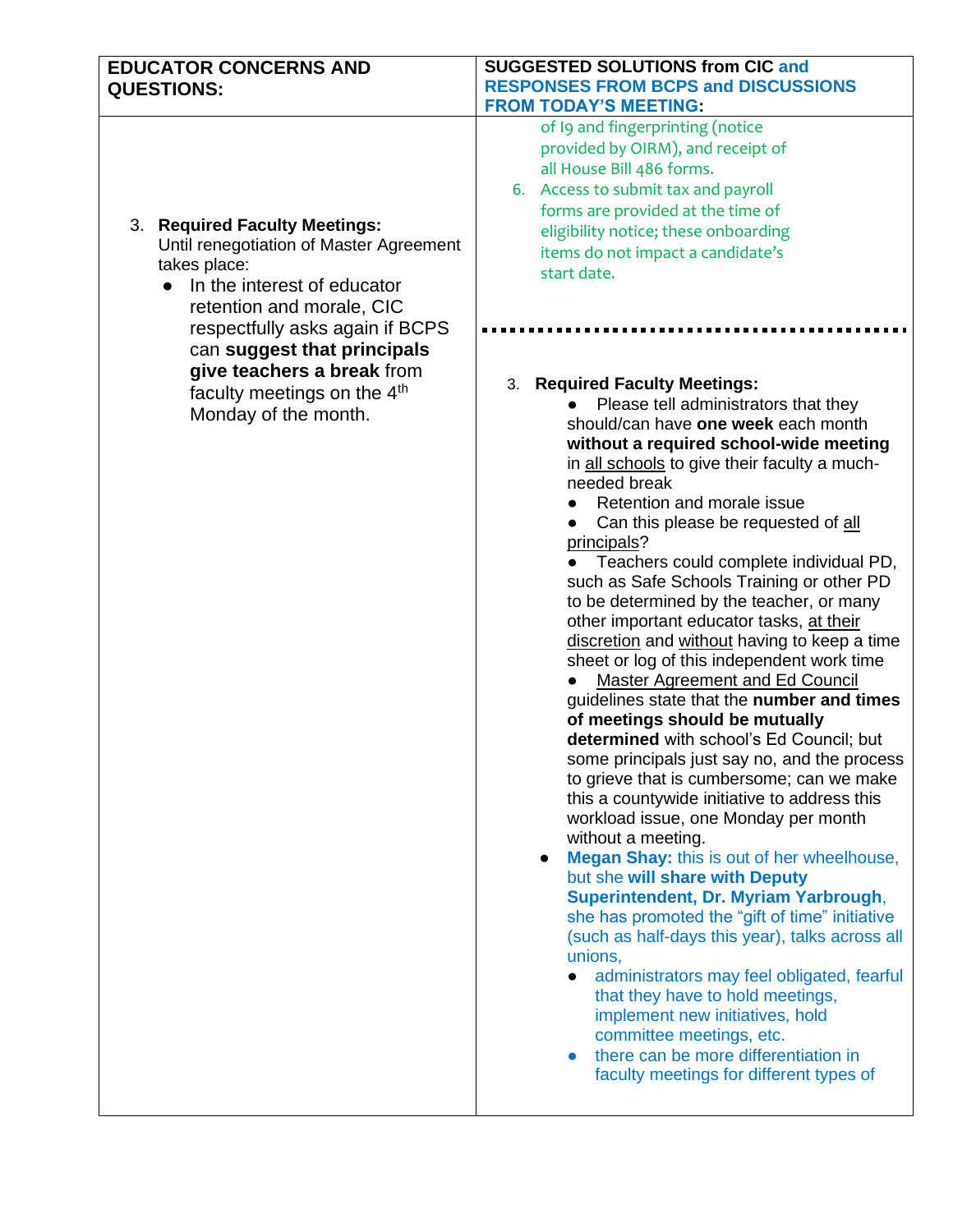| <b>EDUCATOR CONCERNS AND</b><br><b>QUESTIONS:</b>                                                                                                                                                                                                                                                                                                                                                                                                                                                                                                                                                                                                                                                                     | <b>SUGGESTED SOLUTIONS from CIC and</b><br><b>RESPONSES FROM BCPS and DISCUSSIONS</b><br><b>FROM TODAY'S MEETING:</b>                                                                                                                                                                                                                                                                                                                                                                                                                                                                                                                                                                                                                                                                                                                                                                                                |
|-----------------------------------------------------------------------------------------------------------------------------------------------------------------------------------------------------------------------------------------------------------------------------------------------------------------------------------------------------------------------------------------------------------------------------------------------------------------------------------------------------------------------------------------------------------------------------------------------------------------------------------------------------------------------------------------------------------------------|----------------------------------------------------------------------------------------------------------------------------------------------------------------------------------------------------------------------------------------------------------------------------------------------------------------------------------------------------------------------------------------------------------------------------------------------------------------------------------------------------------------------------------------------------------------------------------------------------------------------------------------------------------------------------------------------------------------------------------------------------------------------------------------------------------------------------------------------------------------------------------------------------------------------|
| 4. Required Performance Matters<br>training (secondary math, science,<br>$etc.$ ):<br>3-hour training in Schoology,<br>required to be done on<br>teachers' own time                                                                                                                                                                                                                                                                                                                                                                                                                                                                                                                                                   | staff; PD should be relevant for staff<br>attending<br>meetings shouldn't be held just to have<br>$\bullet$<br>meetings<br><b>Ed Councils and Administrators should</b><br>$\bullet$<br>be determining the number and topics<br>for faculty meetings together per the<br><b>Master Agreement and Ed Council</b><br>guidelines                                                                                                                                                                                                                                                                                                                                                                                                                                                                                                                                                                                        |
| 5. Middle School Math Curriculum Field<br>Test question - follow-up:<br>• Can CIC ask for clarification on<br>this? Dr. Holmes previously<br>indicated this question should be<br>addressed by Megan Shay and<br>Kasele Mshinda (emailed on 2/20<br>and $3/1$ )                                                                                                                                                                                                                                                                                                                                                                                                                                                       | 4. Required Performance Matters training:<br>• Can this be paid or take place on a PD<br>day (or non-faculty meeting Monday)?<br><b>Megan Shay: agrees that trainings</b><br>should take place on release time, on<br>non-faculty meeting Monday or be paid;<br>this PD became 3-hours of training over<br>time as Performance Matters rolled out                                                                                                                                                                                                                                                                                                                                                                                                                                                                                                                                                                    |
| Typically, pilots or field<br>tests are for a select group,                                                                                                                                                                                                                                                                                                                                                                                                                                                                                                                                                                                                                                                           | 5. Middle School Math Curriculum Field Test:                                                                                                                                                                                                                                                                                                                                                                                                                                                                                                                                                                                                                                                                                                                                                                                                                                                                         |
| not all courses and students<br>county wide.<br>• all middle school math courses,<br>plus Algebra 1 and Geometry, for<br>2022-23<br>changing the scope and<br>sequence for this current year<br>(second semester), requiring PD<br>and more to pivot at this point in<br>the school year and carry out this<br>field test (or is this part of a<br>pilot?)<br>• Can teachers or schools opt<br>out where, for instance, they are<br>not fully staffed and teachers are<br>taking over classes for missing<br>colleagues? These<br>teachers/schools are<br>experiencing extreme workload<br>stress and facing very real<br>morale/retention dangers.<br>** <b>UPDATE 3/10/2022: Megan</b><br>Shay responded by email** | BCPS could allow teachers or schools to<br>opt out of the field test in schools that are<br>not fully staffed or are otherwise<br>experiencing extreme workload stress and<br>hardship, to avoid losing even more<br>educators.<br>Should be tested by a select group;<br>Changing curriculum in middle of the year<br>(without one quarter prior access to new<br>material) is against the Master Agreement<br><b>Response from Megan Shay (3/10 email):</b><br>$\bullet$<br><b>Illustrative Math curriculum resources</b><br>have been a part of the BCPS math<br>curriculum in part for many years.<br><b>BCPS</b> has embedded various tasks<br>throughout multiple courses due to the<br>OER nature of the curriculum.<br>Participating in this <b>pilot</b> this year is not<br>required, though strongly encouraged<br><b>Next year there will be the wholesale</b><br>adoption of this entire curriculum and |

platform.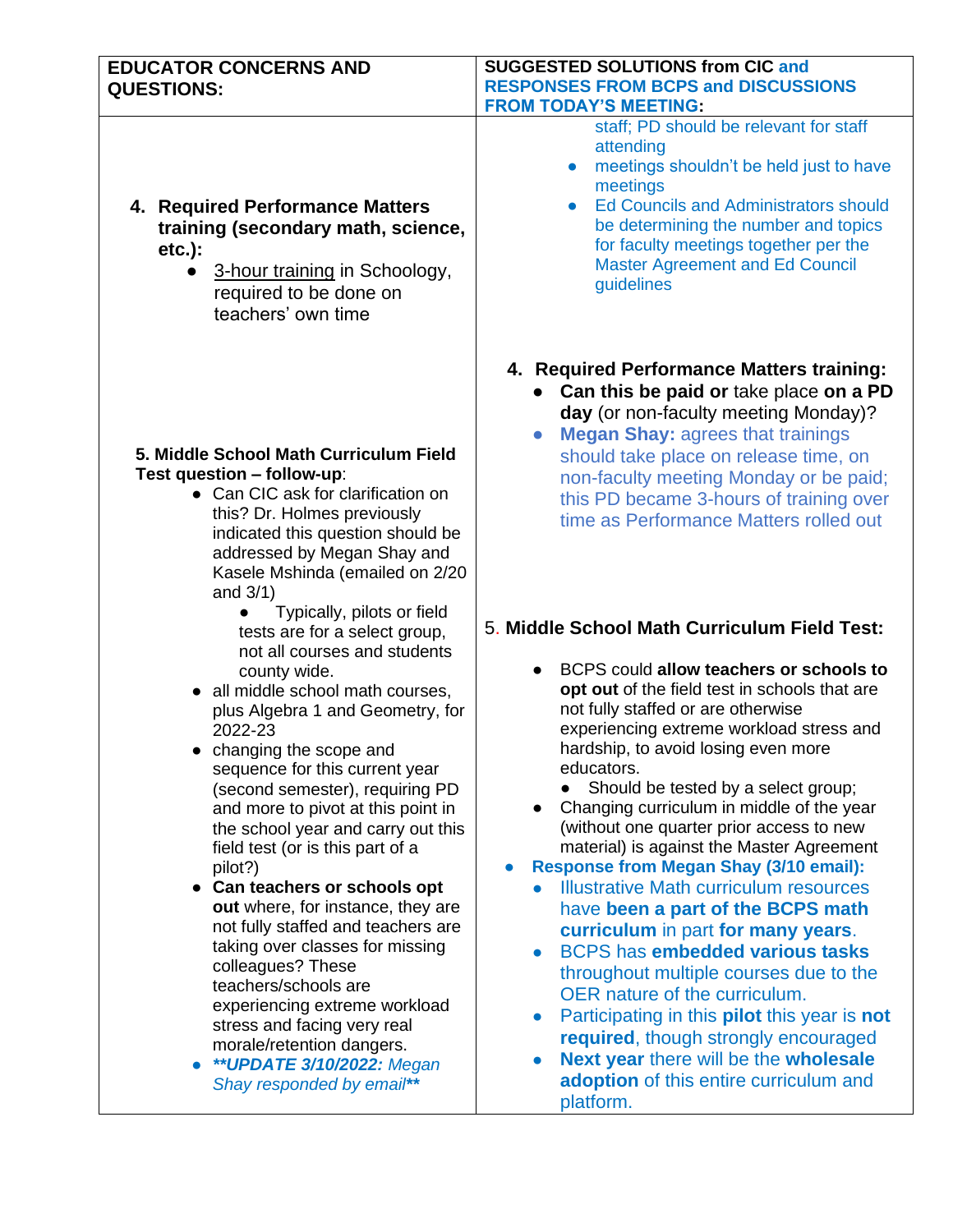| <b>EDUCATOR CONCERNS AND</b><br><b>QUESTIONS:</b>                                                                                                                                                                                                | <b>SUGGESTED SOLUTIONS from CIC and</b><br><b>RESPONSES FROM BCPS and DISCUSSIONS</b><br><b>FROM TODAY'S MEETING:</b>                                                                                                                                                                                                                                                                                                                                                                                                                                                                                                                                                                                                                                                                                                                                                                                                                                                              |
|--------------------------------------------------------------------------------------------------------------------------------------------------------------------------------------------------------------------------------------------------|------------------------------------------------------------------------------------------------------------------------------------------------------------------------------------------------------------------------------------------------------------------------------------------------------------------------------------------------------------------------------------------------------------------------------------------------------------------------------------------------------------------------------------------------------------------------------------------------------------------------------------------------------------------------------------------------------------------------------------------------------------------------------------------------------------------------------------------------------------------------------------------------------------------------------------------------------------------------------------|
| 6. IEP intervention services in VLP<br>(SIPS, Fundations, etc.) need to be<br>made available to all general<br>educators in VLP, not just Special<br>Educators - NOT DISCUSSED ON<br>3/16; WILL BE DISCUSSED ON<br>4/20                          | The current contract for HMH Go Math<br>$\bullet$<br>expires at the end of this year, so it is<br>not an option to continue with those<br>curricular resources.<br>Intention is to provide all teachers with<br>$\bullet$<br>the opportunity to dip their toe in the<br>water this year by identifying one unit of<br>instruction from IM for them to try this<br>year (and aligning it to the standards as<br>they are taught in the current curriculum<br>so as to avoid creating any gaps.)<br>The new scope and sequence was<br>$\bullet$<br>created for teachers who choose to use<br>the piloted IM unit, not for every teacher<br>this year.<br>• Teachers can provide feedback to BCPS.<br><b>Further discussions at 3/16 meeting:</b><br>Encouraging teachers to try it now, but<br>not required<br>message went out to dept chairs,<br>$\circ$<br>administrators, etc.<br>Dr. Holmes – sharing the CIC TABCO<br>$\bullet$<br>FAQs adds another layer of<br>communication |
| 7. Elementary ELA/Reading<br><b>Curriculum</b> – is this being changed<br>for 2022-23?<br>• Teachers are already<br>overwhelmed with new changes<br>right now including in math,<br>hoping not to get slammed with<br>new ELA curriculum as well | 6. IEP Intervention services in VLP:<br>Grant open access to these interventions<br>for general educators in the VLP<br><b>NOT DISCUSSED ON 3/16; WILL BE</b><br><b>DISCUSSED ON 4/20</b>                                                                                                                                                                                                                                                                                                                                                                                                                                                                                                                                                                                                                                                                                                                                                                                          |
|                                                                                                                                                                                                                                                  | 7. Elementary ELA/Reading Curriculum:<br>• If there will be new curriculum, please<br>provide teachers access to new<br>curriculum prior to the beginning of the<br>previous marking period (e.g. before 4 <sup>th</sup><br>MP begins for new curriculum to be<br>implemented in 1 <sup>st</sup> MP next fall), to<br>provide time to prepare, per the Master<br>Agreement                                                                                                                                                                                                                                                                                                                                                                                                                                                                                                                                                                                                         |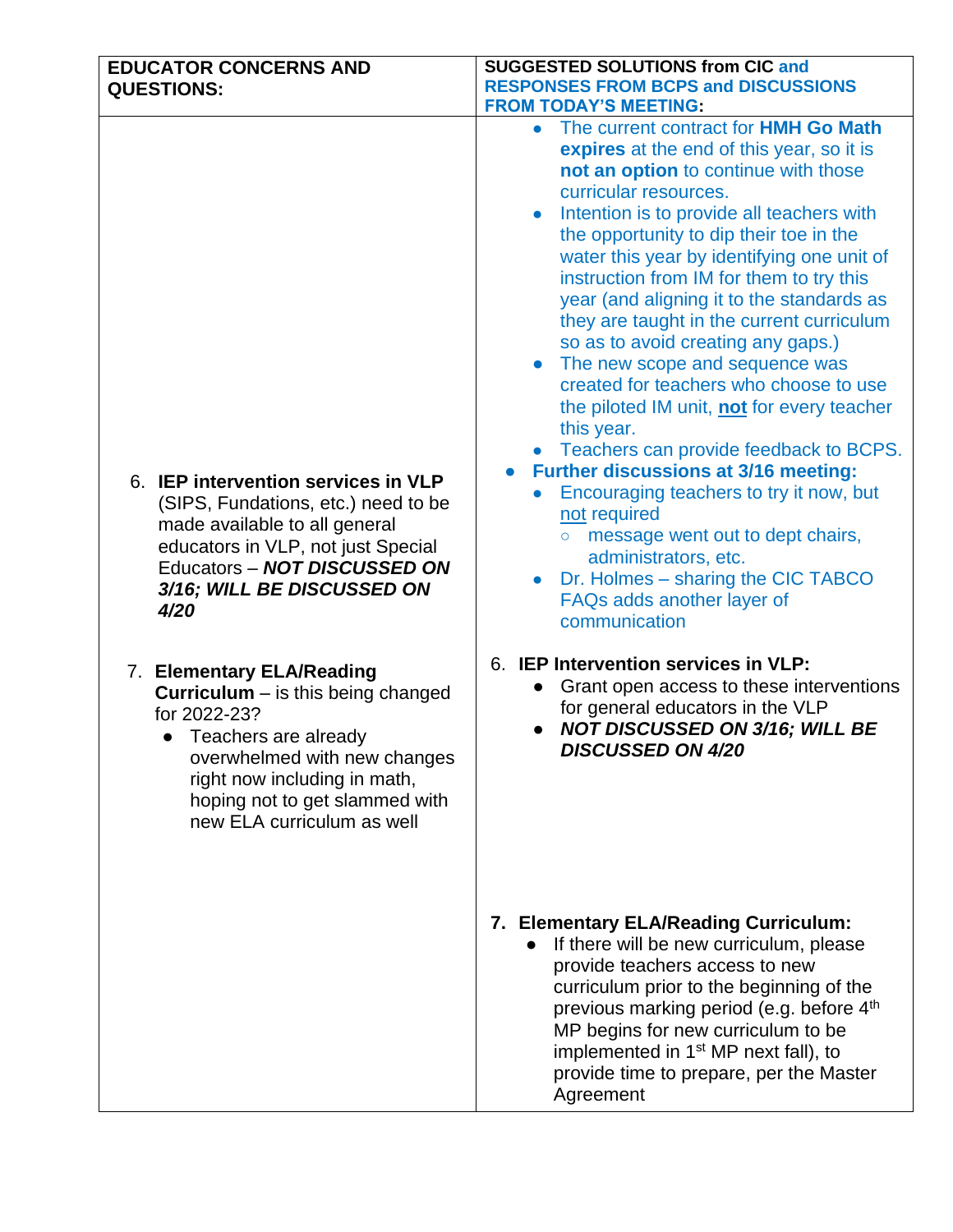| <b>EDUCATOR CONCERNS AND</b>                                                                                                                                                                                                                                                                                                                                                                                                                                                                                                                                                 | <b>SUGGESTED SOLUTIONS from CIC and</b>                                                                                                                                                                                                                                                                                                                                                                                                                                                                                                                                                                                                                                                                                                                                                                                                                                                                                        |
|------------------------------------------------------------------------------------------------------------------------------------------------------------------------------------------------------------------------------------------------------------------------------------------------------------------------------------------------------------------------------------------------------------------------------------------------------------------------------------------------------------------------------------------------------------------------------|--------------------------------------------------------------------------------------------------------------------------------------------------------------------------------------------------------------------------------------------------------------------------------------------------------------------------------------------------------------------------------------------------------------------------------------------------------------------------------------------------------------------------------------------------------------------------------------------------------------------------------------------------------------------------------------------------------------------------------------------------------------------------------------------------------------------------------------------------------------------------------------------------------------------------------|
| <b>QUESTIONS:</b>                                                                                                                                                                                                                                                                                                                                                                                                                                                                                                                                                            | <b>RESPONSES FROM BCPS and DISCUSSIONS</b>                                                                                                                                                                                                                                                                                                                                                                                                                                                                                                                                                                                                                                                                                                                                                                                                                                                                                     |
|                                                                                                                                                                                                                                                                                                                                                                                                                                                                                                                                                                              | <b>FROM TODAY'S MEETING:</b>                                                                                                                                                                                                                                                                                                                                                                                                                                                                                                                                                                                                                                                                                                                                                                                                                                                                                                   |
| 8. WL Special Topics course<br>(previously known as Level 4)<br>missing digital lessons:<br>• Unit 3 digital lessons (most but<br>not all) are missing or incomplete<br>Legacy curriculum does not align<br>well<br>(This new curriculum was not<br>ready for teachers for 4th MP last<br>year; some teachers chose to use<br>legacy curriculum this year)<br>Will digital lessons be added<br>where missing?<br>OWL responded to member<br>$\bullet$<br>question with (an<br>explanation/apology and) a<br>suggestion to attend open office<br>hours if teachers need help. | <b>Megan Shay: Currently, piloting new ELA</b><br>$\bullet$<br>curriculum "My View Literacy" this spring<br>in limited schools; every teacher will have<br>full access online by April 4 (first day of<br>MP4),<br>i. If it goes well, new curriculum will be<br>used in the fall; if not approved, they<br>will continue with current curriculum for<br>next year while they look for another<br>curriculum to pilot<br>The current curriculum is being<br>audited by MSDE, so it will need to<br>be replaced<br>8. WL Special Topics missing digital lessons:<br>Discussing this in light of similar issues<br>this year with incomplete WL Heritage<br>Speakers course curriculum, for example,<br>so that this doesn't become the new norm<br>Sheila H-D: Reminder that this is not<br>adhering to the Master Agreement<br>Megan Shay: OWL team is working on it,<br>$\bullet$<br>recovering from working with VLP, office |
|                                                                                                                                                                                                                                                                                                                                                                                                                                                                                                                                                                              | is still understaffed; they hired an outside<br>French curriculum writer; agrees that this<br>cannot become the new normal;<br>appreciates hearing about this, will follow<br>up with OWL                                                                                                                                                                                                                                                                                                                                                                                                                                                                                                                                                                                                                                                                                                                                      |

9. **Legislative Alert: NEW ITEM ADDED by Megan Shay today:** Sharing this concern with CIC, after reaching out to Cindy Sexton – educators should know about this. *[UPDATE: CIC shared this information with Ben Forstenzer, TABCO and GRAS (Government Relations); MSEA lobbyists are on top of this and they do not anticipate that bills will pass.]*

a. **Two House bills** of great concern – trying to legislate what we teach and how students feel when they learn, and about what parents have a right to see/have advance knowledge of (what teachers are teaching), issue of what are parental rights to what their child is learning; if these become law, we will have to adhere to them;